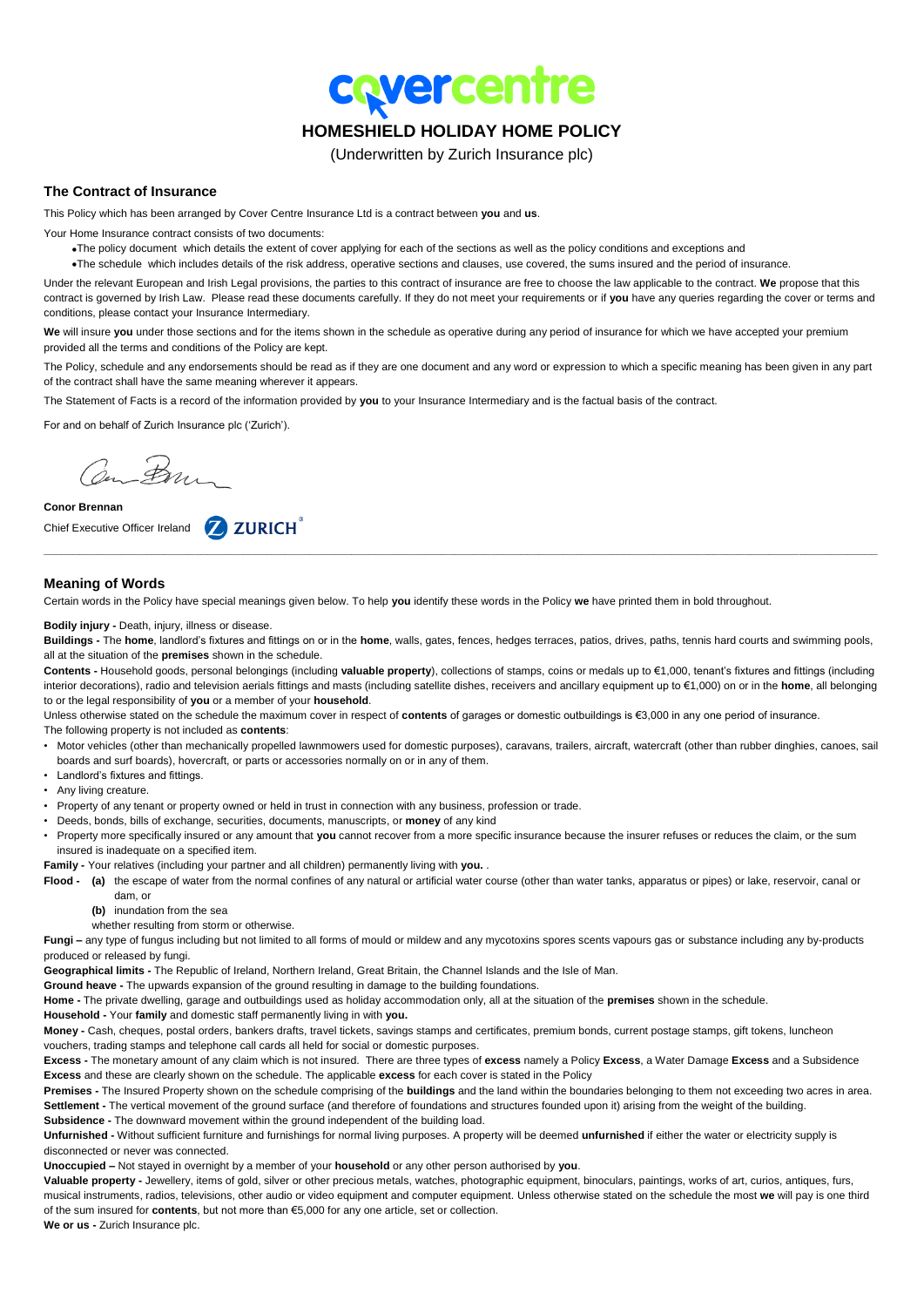**You -** The person or people shown in the schedule as the Insured.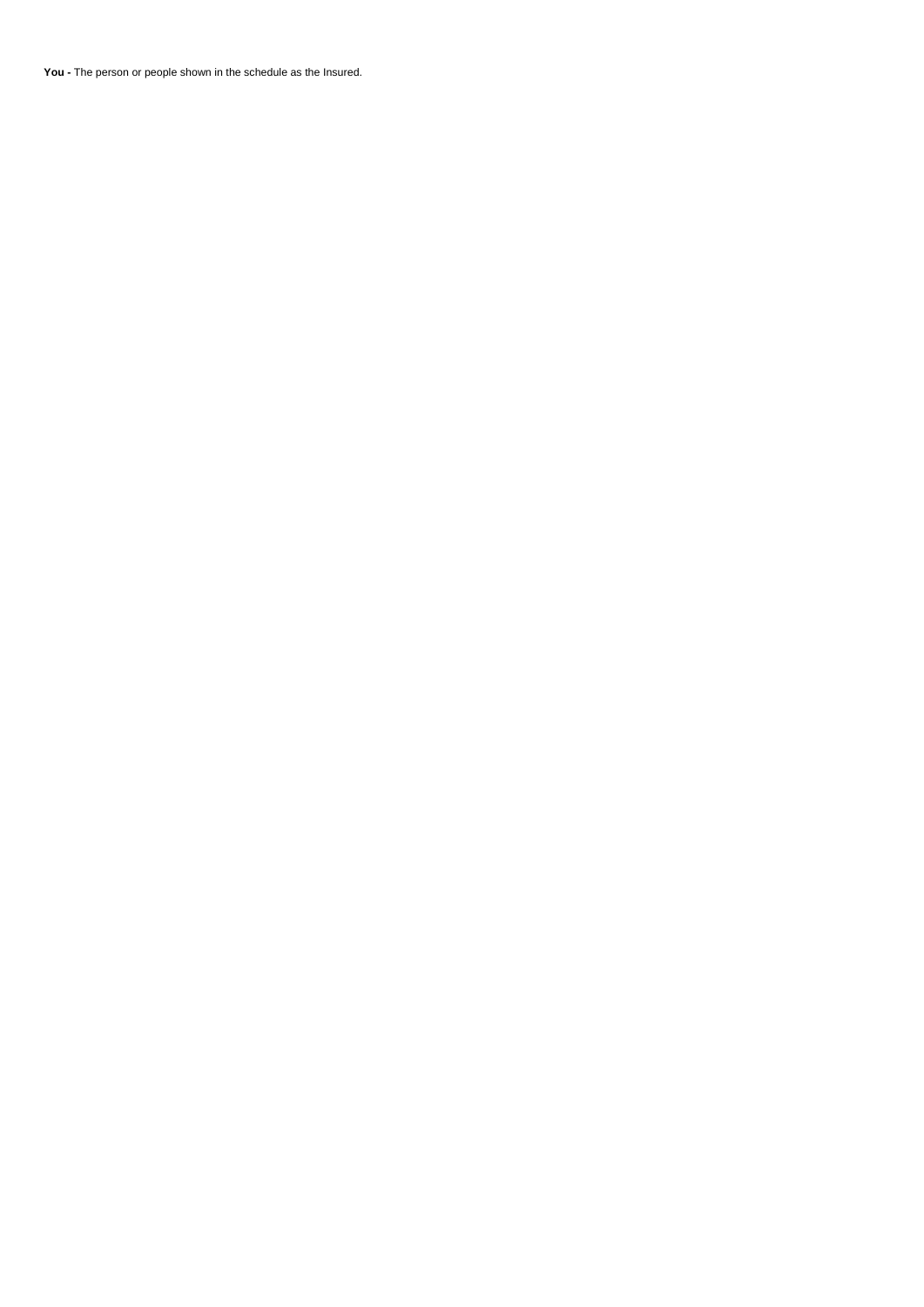# **Section A – Buildings and Contents**

Unless otherwise stated the Policy **Excess** shown in the schedule applies to all claims under this section.

Other than 'What is not insured', the **buildings** and **contents** are insured for the amounts shown in the schedule against loss or damage caused by the events in paragraphs 1 – 11 and paragraph 12 if the cover is shown as included on the schedule.

| <b>WHAT IS INSURED</b> |                                                                                                                                                                                                                                                                                                                                             | <b>WHAT IS NOT INSURED</b>                                                                                                                                                                                                                                                                                                                                                                                                                                                                                                                                                                                                                                                                                                                                                                                                                                                                                                                                                                                                                                                                                                                                                                                                                    |
|------------------------|---------------------------------------------------------------------------------------------------------------------------------------------------------------------------------------------------------------------------------------------------------------------------------------------------------------------------------------------|-----------------------------------------------------------------------------------------------------------------------------------------------------------------------------------------------------------------------------------------------------------------------------------------------------------------------------------------------------------------------------------------------------------------------------------------------------------------------------------------------------------------------------------------------------------------------------------------------------------------------------------------------------------------------------------------------------------------------------------------------------------------------------------------------------------------------------------------------------------------------------------------------------------------------------------------------------------------------------------------------------------------------------------------------------------------------------------------------------------------------------------------------------------------------------------------------------------------------------------------------|
|                        | 1. Fire, smoke, lightning, explosion or earthquake.                                                                                                                                                                                                                                                                                         | Smoke damage caused by:<br>• agricultural or industrial operations, any gradually operating cause, or smog.                                                                                                                                                                                                                                                                                                                                                                                                                                                                                                                                                                                                                                                                                                                                                                                                                                                                                                                                                                                                                                                                                                                                   |
|                        | 2. Storm or flood.                                                                                                                                                                                                                                                                                                                          | Loss or damage:<br>• caused by frost, subsidence, ground heave or landslip,<br>to gates, fences or hedges,<br>• due to wear and tear or gradual deterioration.<br>• to roofs constructed with torch-on, mineral or other felt exceeding 10 years of age,<br>We will not pay for the cost of removing any fallen trees or branches unless the tree or branch has<br>caused damage to the buildings.                                                                                                                                                                                                                                                                                                                                                                                                                                                                                                                                                                                                                                                                                                                                                                                                                                            |
| 3.                     | Subsidence or ground heave of the site on which the<br>buildings stand or landslip.                                                                                                                                                                                                                                                         | Loss or damage in respect of apartment blocks (purpose built or converted).<br>Loss or Damage:<br>• caused by settlement due to building load, bedding down, coastal, lake or river erosion,<br>structural alterations or repairs or demolition, defective design and/or construction, defective or<br>inappropriate foundations and the use of faulty materials,<br>caused by building on made-up ground or filled-in land, or caused by tunnelling work<br>to walls, gates, fences, hedges, terraces, patios, drives, paths, tennis hard courts or swimming<br>pools unless liability is admitted under the policy for loss or damage to the <b>home</b> from the same<br>cause occurring at the same time,<br>to floor slabs unless the foundations beneath the walls are damaged at the same time by the<br>same cause,<br>to contents unless the home is damaged at the same time by the same cause<br>associated with such causes arising prior to the inception of this policy.<br>Loss or damage if any part of the buildings suffered previous loss or damage by subsidence,<br>ground heave or landslip unless same has been disclosed to and accepted by us.<br>The Subsidence Excess shown on the schedule applies to this cover. |
| 4.                     | Stealing or attempted stealing.                                                                                                                                                                                                                                                                                                             | Loss or damage:<br>while any part of the <b>home</b> is lent, let or sub-let, unless entry to or exit from the <b>home</b> is made<br>using violence and force,<br>caused by a member of the <b>household</b> other than domestic staff.<br>while the home is unfurnished.                                                                                                                                                                                                                                                                                                                                                                                                                                                                                                                                                                                                                                                                                                                                                                                                                                                                                                                                                                    |
|                        | 5. Riot, civil, labour or political disturbance.                                                                                                                                                                                                                                                                                            |                                                                                                                                                                                                                                                                                                                                                                                                                                                                                                                                                                                                                                                                                                                                                                                                                                                                                                                                                                                                                                                                                                                                                                                                                                               |
| 6.                     | Vandals or malicious people.                                                                                                                                                                                                                                                                                                                | Loss or damage caused:<br>by someone lawfully on the premises,<br>while the home is unfurnished.                                                                                                                                                                                                                                                                                                                                                                                                                                                                                                                                                                                                                                                                                                                                                                                                                                                                                                                                                                                                                                                                                                                                              |
| 7.                     | Escape of water from or the bursting of any fixed domestic<br>water or heating installation. We will also pay for the escape of<br>water from any washing machine, dishwasher, refrigerator,<br>freezer, or fixed fish tank<br>NOTE: This cover is additionally subject to the Special Winter<br>Condition for <b>Unoccupied</b> Properties | Loss or damage:<br>while the home is unfurnished.<br>to any fixed domestic water or heating installation due to wear and tear, rust, or gradual<br>deterioration.<br>to tiles, walls, floors and ceilings caused by the gradual leakage or seepage of water from all<br>fixed sanitary ware units including baths and shower units.<br>Loss or damage from subsidence, ground heave or landslip that results from escape of water<br>The Water Damage Excess shown on the schedule applies to this cover.                                                                                                                                                                                                                                                                                                                                                                                                                                                                                                                                                                                                                                                                                                                                     |
| 8.                     | Escape of oil from any fixed domestic heating installation.                                                                                                                                                                                                                                                                                 | Loss or damage:<br>while the home is unfurnished.<br>to any fixed domestic heating installation due to wear and tear, rust, or gradual deterioration.<br>$\bullet$                                                                                                                                                                                                                                                                                                                                                                                                                                                                                                                                                                                                                                                                                                                                                                                                                                                                                                                                                                                                                                                                            |
| 9.                     | Collision by aircraft, other aerial devices, road or rail vehicles,<br>or articles falling from them, or by animals.                                                                                                                                                                                                                        | Loss or damage caused by your pets.                                                                                                                                                                                                                                                                                                                                                                                                                                                                                                                                                                                                                                                                                                                                                                                                                                                                                                                                                                                                                                                                                                                                                                                                           |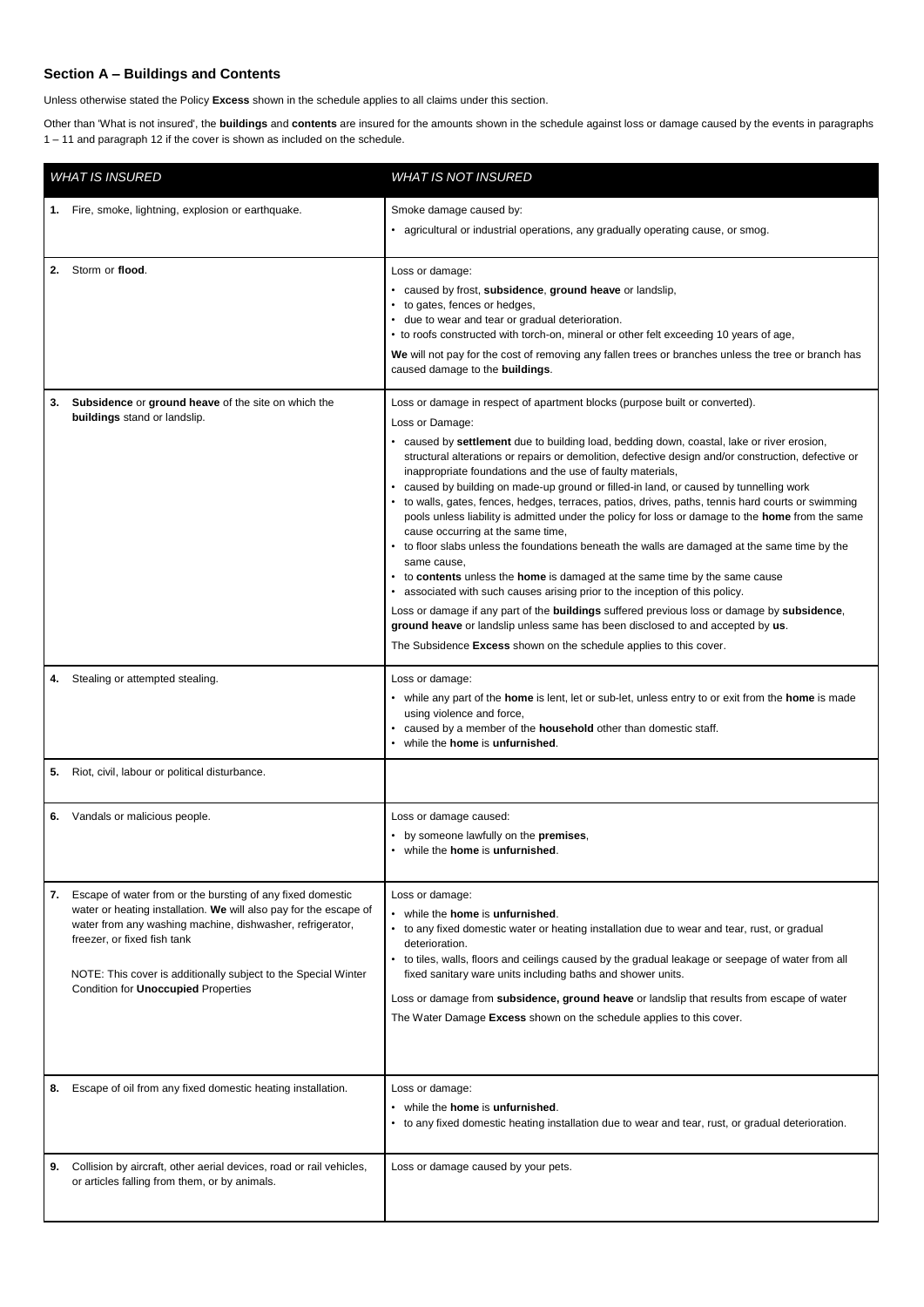| <b>WHAT IS INSURED</b>                                                                                                                                                                                                                                                                                                                                                                                                                                                                                                                                                                                                                                                                                                                                                                                                                                                                                                                                                           | <i>WHAT IS NOT INSURED</i>                                                                                                                                                                                                                                                                                                                                                                                                                                                                                                                                                                                                                                                                                                                                                                                                                                                                                                                                                                                                                                                                                                                                                        |  |
|----------------------------------------------------------------------------------------------------------------------------------------------------------------------------------------------------------------------------------------------------------------------------------------------------------------------------------------------------------------------------------------------------------------------------------------------------------------------------------------------------------------------------------------------------------------------------------------------------------------------------------------------------------------------------------------------------------------------------------------------------------------------------------------------------------------------------------------------------------------------------------------------------------------------------------------------------------------------------------|-----------------------------------------------------------------------------------------------------------------------------------------------------------------------------------------------------------------------------------------------------------------------------------------------------------------------------------------------------------------------------------------------------------------------------------------------------------------------------------------------------------------------------------------------------------------------------------------------------------------------------------------------------------------------------------------------------------------------------------------------------------------------------------------------------------------------------------------------------------------------------------------------------------------------------------------------------------------------------------------------------------------------------------------------------------------------------------------------------------------------------------------------------------------------------------|--|
| 10. Falling trees or branches.                                                                                                                                                                                                                                                                                                                                                                                                                                                                                                                                                                                                                                                                                                                                                                                                                                                                                                                                                   | Loss or damage to gates, fences or hedges.<br>Damage caused by felling or lopping of trees.                                                                                                                                                                                                                                                                                                                                                                                                                                                                                                                                                                                                                                                                                                                                                                                                                                                                                                                                                                                                                                                                                       |  |
| 11. Falling aerials, aerial fittings or masts                                                                                                                                                                                                                                                                                                                                                                                                                                                                                                                                                                                                                                                                                                                                                                                                                                                                                                                                    | We will not pay for the cost of removing any fallen trees or branches unless the tree or branch<br>has caused damage to the buildings.                                                                                                                                                                                                                                                                                                                                                                                                                                                                                                                                                                                                                                                                                                                                                                                                                                                                                                                                                                                                                                            |  |
| 12. Accidental Damage.<br>(but only if this cover is shown as Included on the<br>Schedule)<br>The <b>buildings</b> are insured against any accidental damage in<br>addition to the events under paragraphs 1 to 11 of this section.<br>The contents are insured while in the home against any<br>accidental damage in addition to the events under paragraphs<br>1 to 11 of this section.                                                                                                                                                                                                                                                                                                                                                                                                                                                                                                                                                                                        | <b>Contents lost in the home.</b><br>Unexplained damage<br>Damage to clothing (including furs), hearing aids, contact lenses, <b>money</b> , stamps, coins or medals,<br>food or drink.<br>Cracking, scratching or breakage of china, marble, porcelain, glass or other similar brittle articles<br>while being handled or actively used.<br>Damage caused by or arising from:<br>wear and tear or gradual deterioration, gradually operating causes,<br>misuse or breakdown<br>insects, parasites or vermin,<br>corrosion, fungus, mildew or rot,<br>atmospheric or climatic conditions, frost or the action of light,<br>alteration, repair, maintenance, restoration, dismantling, renovation, decoration or breakdown,<br>• chewing, scratching, tearing or fouling by domestic pets belonging to you or a member of your<br>household,<br>computer viruses,<br>any process of cleaning, drying, dyeing, heating or washing,<br>faulty design or workmanship or the use of faulty materials,<br>demolition, structural alteration or structural repair of the <b>buildings</b> . Any loss, damage or amount<br>shown as not insured under paragraphs 1 to 11 of this section. |  |
|                                                                                                                                                                                                                                                                                                                                                                                                                                                                                                                                                                                                                                                                                                                                                                                                                                                                                                                                                                                  | Damage to any part of the <b>home</b> which is lent, let or sub-let or accommodating paying guests,<br>unless you have notified us and the policy has been extended to cover this use                                                                                                                                                                                                                                                                                                                                                                                                                                                                                                                                                                                                                                                                                                                                                                                                                                                                                                                                                                                             |  |
| 13. Fire brigade charges.<br>Charges levied by a fire authority in accordance with the<br>provisions of the Fire Services Act 1981 in controlling or<br>extinguishing fire affecting (or threatening to affect) the<br>buildings or contents in circumstances which have given rise<br>to a valid claim under this policy.<br>The most we will pay is $€1,500$ .                                                                                                                                                                                                                                                                                                                                                                                                                                                                                                                                                                                                                 |                                                                                                                                                                                                                                                                                                                                                                                                                                                                                                                                                                                                                                                                                                                                                                                                                                                                                                                                                                                                                                                                                                                                                                                   |  |
| 14. Rent and Alternative Accommodation.<br>If the <b>home</b> is made uninhabitable by damage from any cause<br>insured by this section, we will pay for:<br>If you have buildings cover<br>•rent you would have received (provided you have notified us<br>and the policy has been extended to cover this use)<br>•the reasonable extra cost of comparable alternative<br>accommodation if you occupy the home<br>If you have contents cover:<br>•the reasonable extra cost of comparable alternative<br>accommodation if you occupy the home,<br>•the reasonable cost of temporary storage of furniture,<br>•the reasonable extra cost of temporary accommodation for<br>domestic pets,<br>but only during the period necessary to reinstate the <b>home</b> to a<br>habitable condition. The work of reinstatement or repair must<br>be done without delay.<br>The most we will pay under this paragraph is 15% of the sum<br>insured for buildings or contents as applicable |                                                                                                                                                                                                                                                                                                                                                                                                                                                                                                                                                                                                                                                                                                                                                                                                                                                                                                                                                                                                                                                                                                                                                                                   |  |
| PROVIDED BUILDINGS ARE SHOWN AS INSURED ON THE SCHEDULE PARAGRAPHS 15 - 19 ALSO APPLY                                                                                                                                                                                                                                                                                                                                                                                                                                                                                                                                                                                                                                                                                                                                                                                                                                                                                            |                                                                                                                                                                                                                                                                                                                                                                                                                                                                                                                                                                                                                                                                                                                                                                                                                                                                                                                                                                                                                                                                                                                                                                                   |  |
| 15. Breakage of fixed glass and sanitary ware<br>Accidental breakage of fixed glass in windows, doors or roofs or<br>fixed sanitary ware in the <b>home</b> .                                                                                                                                                                                                                                                                                                                                                                                                                                                                                                                                                                                                                                                                                                                                                                                                                    | Loss or damage caused:<br>while the home is unfurnished.<br>• by vandals or malicious people lawfully on the premises.                                                                                                                                                                                                                                                                                                                                                                                                                                                                                                                                                                                                                                                                                                                                                                                                                                                                                                                                                                                                                                                            |  |
| 16. Service pipes and cables.<br>Accidental damage to cables, underground pipes or<br>underground tanks servicing the home.<br>The most we will pay is $\epsilon$ 1,000                                                                                                                                                                                                                                                                                                                                                                                                                                                                                                                                                                                                                                                                                                                                                                                                          | Loss or damage due to wear and tear, rust or gradual deterioration.<br>Loss or damage to <b>buildings</b> or <b>contents</b> .                                                                                                                                                                                                                                                                                                                                                                                                                                                                                                                                                                                                                                                                                                                                                                                                                                                                                                                                                                                                                                                    |  |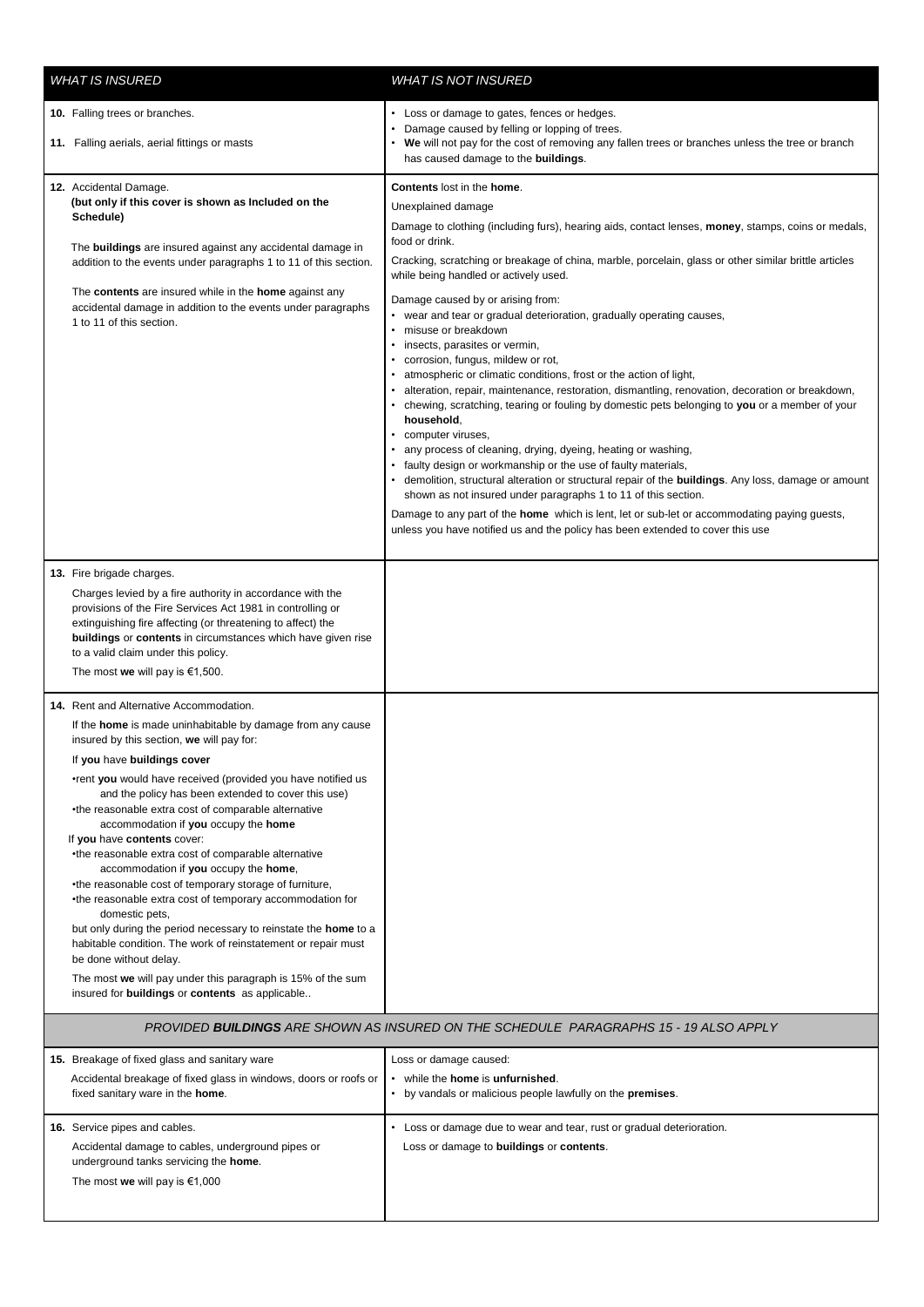| <b>WHAT IS INSURED</b> |                                                                                                                                                                                                                                                                                                                                                                                                                                                                                                                                                                                                                                                                                                   | <b>WHAT IS NOT INSURED</b>                                                                                                                                                                                                                                                                                                                                                                                                                                                                                                                                                                                                                                                                                                                                                                                                                                                                                                                                                                                                                                                                                                                                                                                                                                                                                                                                                                                                                                                                                                                                                                                                                                                                                                                                                                                                                                                                                                                                                                                                                                                                                                                                                                                                                                                                                                                                                                                                                                                               |  |  |
|------------------------|---------------------------------------------------------------------------------------------------------------------------------------------------------------------------------------------------------------------------------------------------------------------------------------------------------------------------------------------------------------------------------------------------------------------------------------------------------------------------------------------------------------------------------------------------------------------------------------------------------------------------------------------------------------------------------------------------|------------------------------------------------------------------------------------------------------------------------------------------------------------------------------------------------------------------------------------------------------------------------------------------------------------------------------------------------------------------------------------------------------------------------------------------------------------------------------------------------------------------------------------------------------------------------------------------------------------------------------------------------------------------------------------------------------------------------------------------------------------------------------------------------------------------------------------------------------------------------------------------------------------------------------------------------------------------------------------------------------------------------------------------------------------------------------------------------------------------------------------------------------------------------------------------------------------------------------------------------------------------------------------------------------------------------------------------------------------------------------------------------------------------------------------------------------------------------------------------------------------------------------------------------------------------------------------------------------------------------------------------------------------------------------------------------------------------------------------------------------------------------------------------------------------------------------------------------------------------------------------------------------------------------------------------------------------------------------------------------------------------------------------------------------------------------------------------------------------------------------------------------------------------------------------------------------------------------------------------------------------------------------------------------------------------------------------------------------------------------------------------------------------------------------------------------------------------------------------------|--|--|
|                        | 17. Blockage of sewer pipes.<br>The cost of breaking into and repairing the pipe between the<br>main sewer and the <b>home</b> following the blockage of the pipe.<br>The most we will pay is $€1,000$                                                                                                                                                                                                                                                                                                                                                                                                                                                                                            |                                                                                                                                                                                                                                                                                                                                                                                                                                                                                                                                                                                                                                                                                                                                                                                                                                                                                                                                                                                                                                                                                                                                                                                                                                                                                                                                                                                                                                                                                                                                                                                                                                                                                                                                                                                                                                                                                                                                                                                                                                                                                                                                                                                                                                                                                                                                                                                                                                                                                          |  |  |
|                        | 18. Liability to the public as owner of the premises.<br>Any amounts which you, as owner of the premises, become<br>legally liable to pay as compensation for an accident occurring<br>during the period of insurance which causes bodily injury to a<br>person or accidental loss of or damage to property.<br>The most we will pay for any one claim or number of claims<br>arising from one cause is €3,000,000 (This includes all costs<br>agreed by us in writing).                                                                                                                                                                                                                          | Liability arising directly or indirectly from:<br>• an agreement which imposes a liability which you would not otherwise have been under,<br>the occupation of the premises,<br>Any business, profession or trade.<br>$\bullet$<br>Liability for:<br>bodily injury to a member of your household or any other person permanently residing<br>$\bullet$<br>with you,<br><b>bodily injury</b> to a person under a contract of service or apprenticeship with you or a<br>٠<br>member of your family,<br>Loss of or damage to property owned or held in trust by or in the custody or control of you or a<br>member of your household or any other person permanently residing with you.                                                                                                                                                                                                                                                                                                                                                                                                                                                                                                                                                                                                                                                                                                                                                                                                                                                                                                                                                                                                                                                                                                                                                                                                                                                                                                                                                                                                                                                                                                                                                                                                                                                                                                                                                                                                    |  |  |
|                        | 19. Trace and Access.<br>We will pay up to $\epsilon$ 1,000 to remove or replace any part of the<br>buildings necessary to repair any fixed domestic water or<br>heating installation where water or oil has escaped.                                                                                                                                                                                                                                                                                                                                                                                                                                                                             | Loss or damage:<br>to the item from which the escape occurred.<br>while the <b>home</b> is <b>unfurnished</b> .<br>٠                                                                                                                                                                                                                                                                                                                                                                                                                                                                                                                                                                                                                                                                                                                                                                                                                                                                                                                                                                                                                                                                                                                                                                                                                                                                                                                                                                                                                                                                                                                                                                                                                                                                                                                                                                                                                                                                                                                                                                                                                                                                                                                                                                                                                                                                                                                                                                     |  |  |
|                        | PROVIDED CONTENTS ARE SHOWN AS INSURED ON THE SCHEDULE PARAGRAPHS 20 - 23 ALSO APPLY                                                                                                                                                                                                                                                                                                                                                                                                                                                                                                                                                                                                              |                                                                                                                                                                                                                                                                                                                                                                                                                                                                                                                                                                                                                                                                                                                                                                                                                                                                                                                                                                                                                                                                                                                                                                                                                                                                                                                                                                                                                                                                                                                                                                                                                                                                                                                                                                                                                                                                                                                                                                                                                                                                                                                                                                                                                                                                                                                                                                                                                                                                                          |  |  |
|                        | 20. Accidental breakage while in the home of mirrors, plate glass<br>tops to furniture, fixed glass in furniture or ceramic hobs.                                                                                                                                                                                                                                                                                                                                                                                                                                                                                                                                                                 | Loss or damage caused:<br>• while the home is unfurnished.<br>by vandals or malicious people lawfully on the premises                                                                                                                                                                                                                                                                                                                                                                                                                                                                                                                                                                                                                                                                                                                                                                                                                                                                                                                                                                                                                                                                                                                                                                                                                                                                                                                                                                                                                                                                                                                                                                                                                                                                                                                                                                                                                                                                                                                                                                                                                                                                                                                                                                                                                                                                                                                                                                    |  |  |
|                        | 21. Audio, TV and video equipment.<br>Accidental damage while in the home to radios, televisions,<br>(including satellite decoding equipment) other audio or video<br>equipment and computer equipment.<br>The most we will pay is $€1,000$                                                                                                                                                                                                                                                                                                                                                                                                                                                       | Damage:<br>to records, audio, video or computer discs, tapes or cassettes,<br>to telephones or telephone equipment,<br>٠<br>Any loss, damage or amount shown as not insured under paragraphs 1 to 12 of this section.                                                                                                                                                                                                                                                                                                                                                                                                                                                                                                                                                                                                                                                                                                                                                                                                                                                                                                                                                                                                                                                                                                                                                                                                                                                                                                                                                                                                                                                                                                                                                                                                                                                                                                                                                                                                                                                                                                                                                                                                                                                                                                                                                                                                                                                                    |  |  |
|                        | 22. Liability to the public.<br>Any amounts which you or a member of your household:<br>becomes legally liable to pay as compensation for an accident<br>occurring in or about the premises during the period of<br>insurance which causes bodily injury to any person or loss of<br>or damage to property.<br>The most we will pay for any one claim or number of claims<br>arising from one cause is $€3,000,000$ (This includes all costs<br>agreed by us in writing).<br>The most we will pay under this paragraph and paragraph 18<br>combined for any one claim or number of claims arising from<br>one cause is $\epsilon$ 3,000,000 (This includes all costs agreed by us<br>in writing). | Liability arising directly or indirectly from:<br>an agreement which imposes a liability which you or a member of your household would not<br>otherwise have been under,<br>• ownership of any land or building,<br>any business, profession or trade,<br>• racing, hunting or playing polo,<br>wilful or malicious acts,<br>the transmission of Human Immune deficiency Virus (HIV) and/or HIV related illness including<br>Acquired Immune Deficiency Syndrome (AIDS) and/or any mutant derivative or variations thereof<br>however caused,<br>• the transmission of any communicable disease, by you or a member of your household.<br>Liability arising directly or indirectly from the ownership or use of:<br>aircraft (except toys and models),<br>mechanically propelled vehicles (except domestic garden implements used within the boundary<br>of the <b>premises</b> , motorised golf buggies on a golf course, motorised wheelchairs or use of a<br>vehicle solely as a passenger having no right of control),<br>any trailer caravan or vehicle trailers whether attached or not attached to a vehicle which arises<br>in situations where compulsory insurance must be arranged under the Road Traffic Act 1961 or<br>any subsequent amending legislation to this Act,<br>watercraft (except toys and models), sailboards or hovercraft,<br>firearms (except shotguns or airguns used for sporting activities),<br>animals (except horses and pets which are normally domesticated in the Republic of Ireland)<br>Liability arising directly or indirectly from the ownership, possession, use or control of:<br>• dangerous dogs as specified in regulations made under the Control of Dogs Act 1986 or<br>amendments thereto is not covered if such ownership, possession, use or control is not in<br>accordance with the provisions of such regulations,<br>horses is not covered if such ownership, possession, use or control is not in accordance with<br>Local Authority Bye-laws as made under the Control of Horses Act 1996 or amendments thereto.<br>Liability for:<br>• bodily injury to a member of your household or any other person permanently residing with<br>you, or to a person under a contract of service or apprenticeship with you or a member of your<br>family,<br>loss or damage to property owned or held in trust by or in the custody or control of you or a<br>member of your household or any other person permanently residing with you |  |  |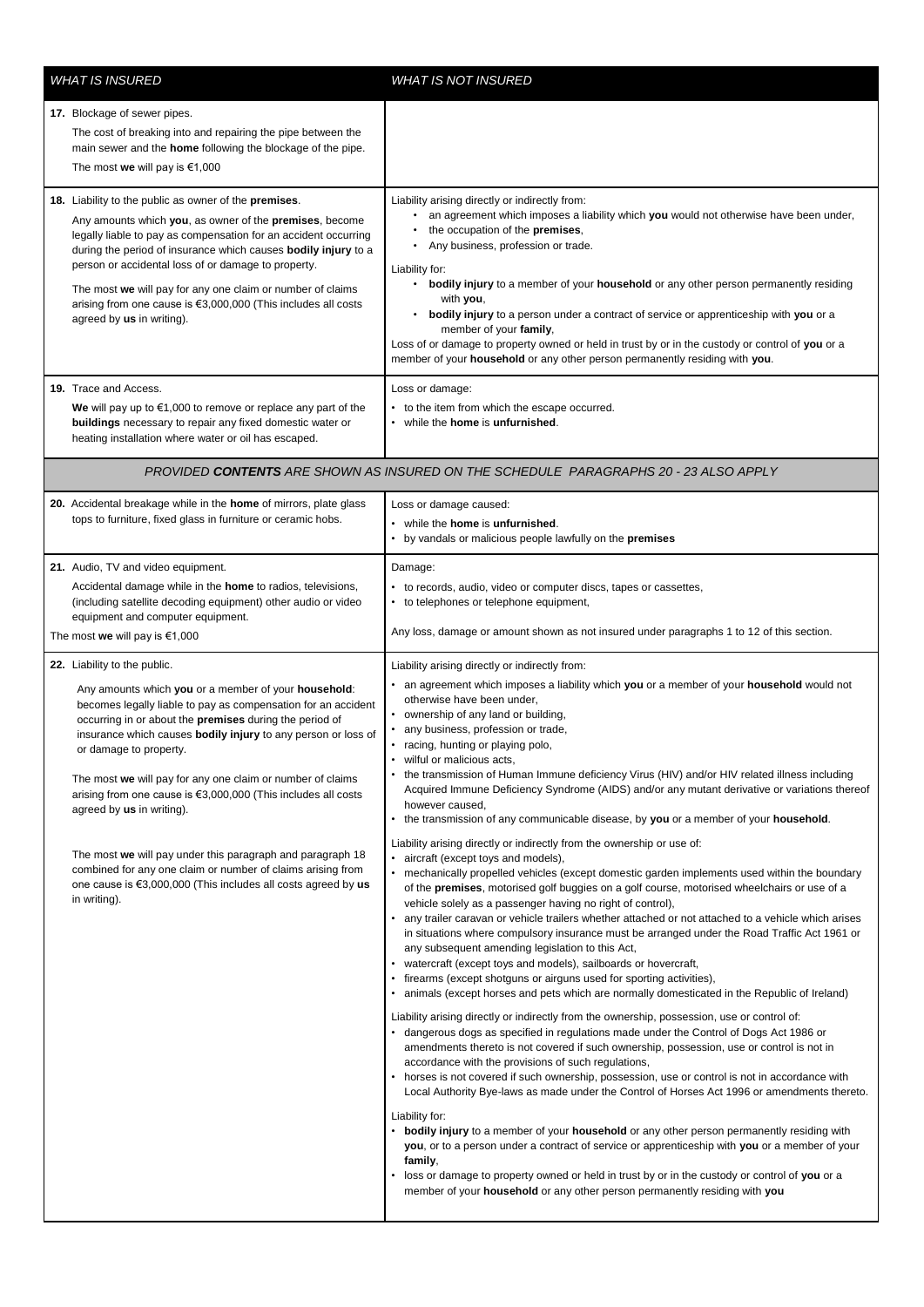**23.** Liability to domestic employees.

agreed by **us** in writing).

stated above.

# *WHAT IS INSURED WHAT IS NOT INSURED*

#### Liability for:

•**bodily injury** to any person employed by **you** or a member of your **family** for which compulsory motor insurance or security is required under the Road Traffic Act 1961 or any subsequent amending legislation to this Act,

•**bodily injury** to any member of your **family** or any other person (other than domestic employees) permanently residing with **you**.

**Special Winter Condition for Unoccupied Properties**

Any amounts which **you** or a member of your **family** become legally liable to pay as damages for **bodily injury** to your domestic employees (including chauffeurs, grooms, gardeners and temporary and occasional employees or any person carrying out repairs or decorations) directly employed by **you** or by a member of your **family** in connection with your **premises**. The most **we** will pay for any one claim or number of claims arising from one cause is €3,000,000. (This includes all costs

Immediately the **home** is **unoccupied** anytime from 1st November to 31st March each year then the water must be turned off at the mains (or from its supply if not on mains) and the water system and tank (but not heating system) must be drained.

Failure to comply with this condition will result in loss or damage as a result of escape of water from or the bursting of any fixed domestic water or heating installation being excluded from this insurance.

# **Special Condition – Regular Inspections**

Whenever the **home** is **unoccupied** a responsible person must be appointed to supervise and inspect the Holiday **Home** regularly (at least once a month). These inspections must check for damage or faults and make sure that:

all outside doors are securely locked

all ground floor and accessible upper floor windows are securely fastened and any broken windows boarded up and repaired without delay

Any damage or faults discovered during an inspection must be repaired and/or remedied without delay.

## **Settling claims**

#### **Retention**

Our priority is to provide financial support to customers throughout the claim process to ensure any repair/reinstatement work is completed as quickly as possible. In the event of a property claim, where we elect to settle a claim on a cash basis, we may release a proportion of the estimated cost of repair/reinstatement prior to completion of the work.

You must keep you receipts for any repair/ reinstatement work as you will need to validate these costs. The balance, otherwise known as a 'retention amount', will be given to you on receipt of the appropriate documentation that validates the costs incurred by you for the repair/ reinstatement work.

#### **Buildings** and **Contents**

#### Average Clause

If at the time of a loss or damage the **buildings** sum insured is less than the full rebuilding cost of the **buildings** as defined or if the **contents** sum insured is less than the cost of replacing all the **contents** as new after allowing for deterioration of clothing, linen and furs we will pay only for the proportion of the loss or damage which the sum insured bears to such cost.

We will not pay any cost relating to the replacement of, or work on, any undamaged or remaining items which form part of a set, suite, group or collection of articles of a similar nature, colour, pattern or design when the loss or damage is restricted to a clearly identifiable area or to a specific part and replacements cannot be matched.

**We** will automatically reinstate the sum insured from the date of payment of any claim unless **we** give **you** written notice to the contrary before payment.

In addition to any other action we may take **we** reserve the right to proportionately reduce the amount payable on a claim if **you** received a premium reduction as a result of providing inaccurate information.

#### **Buildings**

**We** will pay the full cost of repair or reinstatement as new of the damaged part of the **buildings** provided that the work is done without delay or at our option **we** will arrange for the work to be carried out. However, **we** will deduct an amount for wear and tear if:

- at the time of the loss or damage the sum insured is less than the full cost of rebuilding the **buildings** as new,
- the **buildings** are in a poor state of repair or decoration.

If repair or reinstatement is not carried out **we** will pay the reduction in market value resulting from the loss or damage but only up to what it would have cost to rebuild or repair if such work had been carried out without delay.

The most **we** will pay under paragraphs 1 to 12 and 'Additional costs' below is the **buildings** sum insured.

#### Additional costs

**We** will pay the necessary and reasonable expenses that **you** incur in reinstating the **buildings** following loss or damage insured under this section, namely:

- fees to architects, surveyors, consulting engineers and others,
- the cost of clearing the site and making it and the **home** safe,

• the cost of complying with any government or local authority requirement following loss or damage unless **you** were given notice of the requirement before the loss or damage.

**We** will not pay:

• fees for preparing a claim under this section,

• costs in respect of undamaged parts of the **buildings** (except the foundations of the damaged parts).

# Mortgagees clause

The interest of the mortgagee shall not be prejudiced by any act or neglect by **you**, your **household** or any tenant that increases the danger of damage without the authority

# Where **we** agree to indemnify more than one party then nothing in this policy shall increase our liability to pay any amount in respect of one claim or series of claims in excess of the amount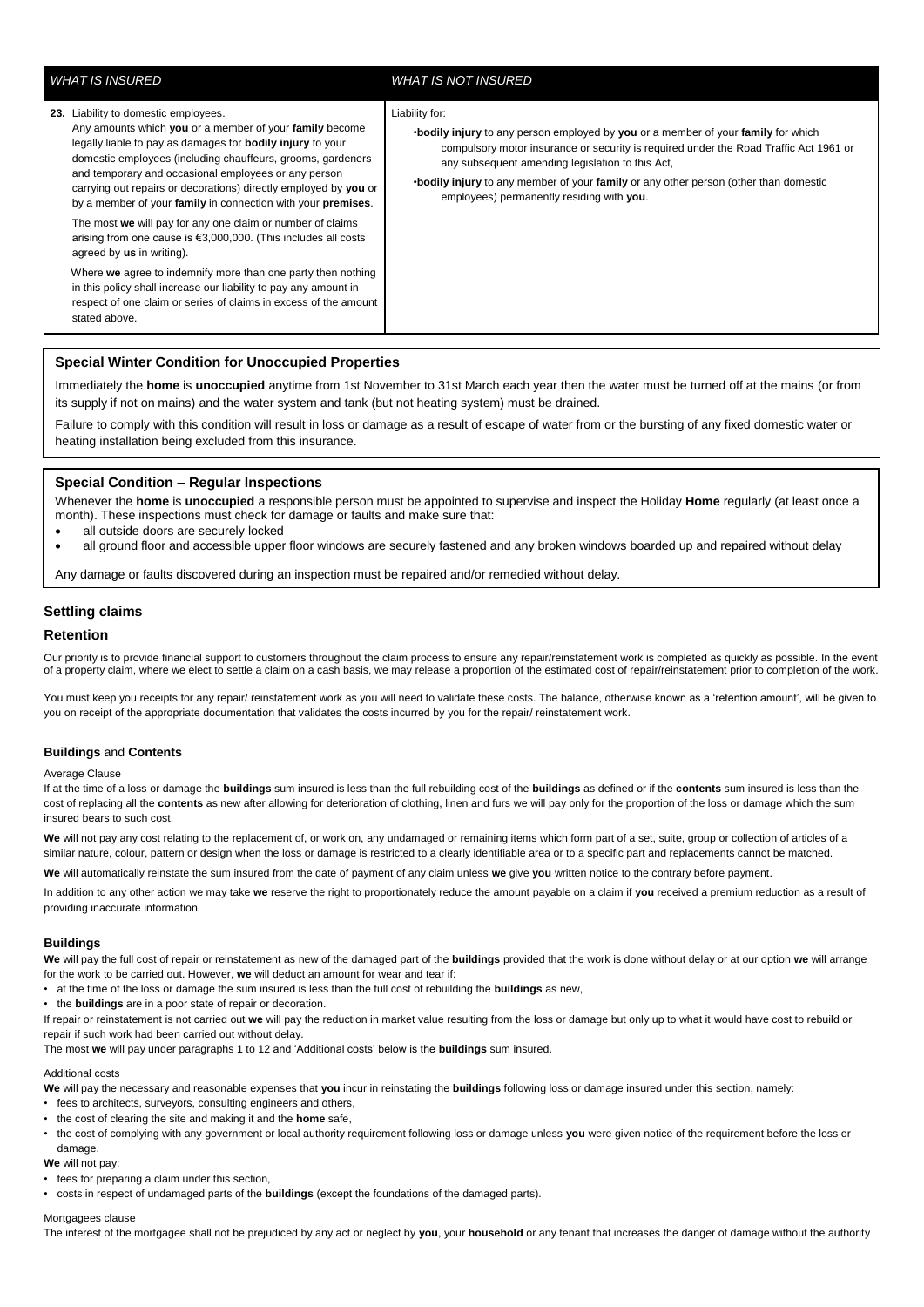or knowledge of the mortgagee, provided that the mortgagee as soon as reasonably possible after becoming aware of the danger, shall give notice to **us** and pay an additional premium if required.

# More than one home

When more than one **home** is insured the terms and conditions of the policy shall apply as if each is separately insured.

#### Selling your home

If **you** are selling your **home we** will insure the buyer up to the date the contract is completed unless he/she has arranged his/her own insurance. The buyer must keep to the terms and conditions of the policy.

#### **Contents**

**We** will pay the full cost of replacement as new or repair of the **contents** lost or damaged or at our option **we** will replace the **contents** or arrange for the repair work to be carried out. However, **we** will deduct an amount for wear and tear:

- for clothing, furs and linen.
- for floor coverings more than 5 years old,
- if at the time of the loss or damage the sum insured does not represent the full cost of replacement of the **contents** as new after allowing for deterioration of clothing, linen and furs and floor coverings over 5 years old.

The most **we** will pay under paragraphs 1 to 12 is the **contents** sum insured but see the limitations in the Meaning of Words with regard to collections of stamps, coins or medals, satellite dishes, receivers and ancillary equipment and **valuable property**.

# **Policy Conditions**

- In the following conditions **you** also includes any other person insured under the Policy.
- **1. You** will take all reasonable steps to protect the **property** and prevent accidents.
- **2.** If **you** or anyone acting for **you** makes a claim under the Policy knowing the claim to be false, **we** will not pay the claim and all cover under the Policy ceases.
- **3. (a) We** have the right to cancel the Policy or any section or part of it by giving 14 days notice in writing by registered letter to your last known address and return to **you** the amount of premium in respect of the unexpired period of insurance.
	- **(b) You** have the right to cancel the Policy or any section or part of it by giving **us** notice in writing. **We** will return to **you** the amount of premium in respect of the unexpired period of insurance less any applicable administration charge. However, no return of premium will be allowed if **you** have made a claim during the current period of insurance.
- **4.** If there is a dispute arising out of this Policy, the dispute will be referred to an arbitrator. The arbitrator will be appointed jointly by **you** and **us** in accordance with the law at the time. Claims not referred to arbitration within 12 calendar months from the date of disclaimer of liability shall be deemed to have been abandoned.
- **5.** If **you** die **we** will insure your legal personal representatives for any liability **you** had previously incurred under the Policy provided they keep to the terms of the Policy.
- **6. You** must tell **us** of any change of circumstances after the start of the insurance which increases the risk of loss, injury or damage. **You** will not be insured under the
- Policy until **we** have agreed in writing to accept the increased risk.
- **7.** Upon learning of any circumstances likely to give rise to a claim **you** must:
	- tell **us** as soon as reasonably possible but immediately if there is riot damage,
	- give **us** all the help and information that **we** may reasonably require,
	- immediately tell the Police if loss or damage is caused by stealing, attempted stealing, malicious people, vandals, riot, civil, labour or political disturbance, immediately send to **us** any writ or summons or other communication **you** receive,
	- give full details within 30 days of the incident together with any supporting evidence that **we** require.
- **8. We** have the right to the salvage of any insured **property**.
- **9. You** may not, without our consent, abandon any **property** to **us**.
- **10. You** must not admit, deny, negotiate or settle a claim without our written consent.
- **11. We** are entitled to:
	- take the benefit of your rights against another person before or after **we** have paid a claim,
	- take over the defence or settlement of a claim against **you** by another person.
- **12.** If at the time of a claim there is any other policy covering anything insured by this Policy **we** will be liable only for our proportionate share.
- **13.** Where any single event results in a claim under more than one section of the Policy, the highest **excess** only will apply.
- **14.** All monies which become payable by **us** under this Policy shall in accordance with Section 93 of the Insurance Act 1936 be payable and paid in the Republic of Ireland.
- **15.** Where the Insured has agreed under a separate credit agreement to pay the premium by instalments, any default in payment on the due date will automatically terminate the Policy cover immediately from the date of such default.
- **16.** The appropriate Stamp Duty has been or will be paid in accordance with the provisions of Section 113 of The Finance Act 1990.
- **17.** For an alteration to the policy we only calculate additional premiums or return premiums where they are greater than or equal to €20. **We** will only charge or refund such premium provided the amount involved is greater than or equal to  $\epsilon$ 20.
- **18** Inflation Protection. We will from time to time adjust the sums insured in line with changes to rebuilding costs, relevant indices and claims inflation. . Any proposed changes to your sums insured will be applied monthly and updated annually at renewal when the revised sums insured will be clearly noted on your renewal notice. . You should regularly review your sums Insured to satisfy yourself that they meet your requirements. We reserve the right to insist on a reasonable minimum sum Insured. We will not charge extra premium during the period of insurance but at the end of the period we will calculate the renewal premium on the revised sum insured

# **Policy Exceptions**

#### **These apply to all sections and clauses**

The Policy does not cover:

- **1.** any event arising from war, invasion, act of foreign enemy, hostilities (whether war is declared or not), civil war, rebellion, revolution, insurrection, military force or coup,
- **2.** loss or damage arising directly from pressure waves caused by aircraft and other aerial devices travelling at sonic or supersonic speeds,
- **3.** any expense, consequential loss, legal liability or loss of or damage to any **property** directly or indirectly arising from:
	- ionising radiation or contamination by radioactivity from any nuclear fuel or from any nuclear waste from the combustion of nuclear fuel,
- the radioactive, toxic, explosive or other hazardous properties of any nuclear assembly or nuclear component.
- **4.** consequential loss of any kind or description incurred by **you** or any member of your **household**,
- **5.** the cost of maintenance or normal redecoration,
- **6.** loss or damage caused by wear and tear or gradual deterioration,
- **7.** any loss or damage caused by or arising from any computer hardware or software or other electrical equipment not being able to recognise or process any date as the true calendar date. Subsequent loss or damage which is otherwise covered by the Policy is nevertheless insured.
- **8.** any loss or damage or liability directly or indirectly caused by the presence growth proliferation spread or any activity of **fungi**, wet or dry rot or bacteria.
- **9.** Terrorism Exclusion Endorsement

The Policy does not cover any loss, damage, liability, cost or expense of whatsoever nature directly or indirectly caused by, resulting from or in connection with any act of terrorism regardless of any other cause or event contributing concurrently or in any other sequence to the loss.

For the purpose of this endorsement an act of terrorism means an act, including but not limited to the use of violence and/or threat thereof, of any person or group(s) of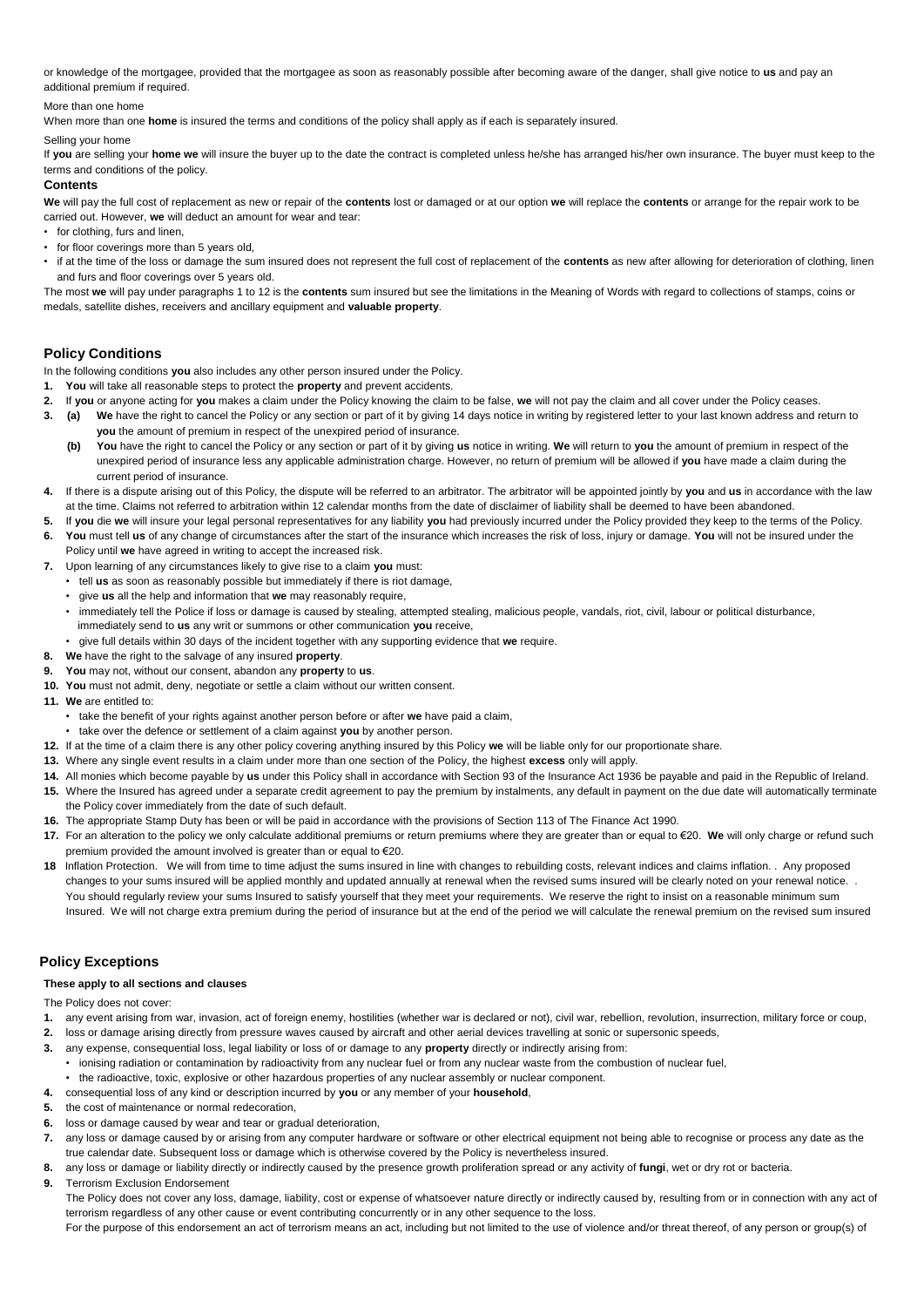persons, whether acting alone or on behalf of or in connection with any organisation(s) or government(s), committed for political or other purposes including the intention to influence any government and/or to put the public or any section of the public in fear.

This endorsement also excludes loss, damage, liability, cost or expense of whatsoever nature directly or indirectly caused by, resulting from or in connection with any action taken in controlling, preventing, suppressing or in any way relating to any act of terrorism. If **we** allege that by reason of this exclusion, any loss, damage, liability, cost or expense is not covered by this Policy the burden of proving the contrary shall be upon **you**.

# **Customer Service and Complaints Procedure**

Our aim is to provide you, our customer, with first class service at all times. If you are unhappy with our service for any reason, or have any cause for complaint, you should first contact your intermediary at the contact details shown on your schedule. If the complaint is not resolved to your satisfaction you may contact: The Complaints Officer, Cover Centre insurance Ltd., 5 Harbourmaster Place, IFSC, Dublin 1.

If the complaint is still not resolved to your satisfaction you should contact:

Customer Services Co-ordinator, Zurich Insurance, PO Box 78, Wexford. Telephone (01) 6670666.

In the event of the issue not being resolved you may contact:

- Financial Services Ombudsman's Bureau, 3rd Floor, Lincoln House, Lincoln Place, Dublin 2. Lo-Call: 1890 88 20 90
- Central Bank of Ireland, PO Box 559, Dame Street, Dublin 2. Lo-Call: 1890 77 77 77.
- Insurance Ireland, 39 Molesworth Street, Dublin 2. Telephone: (01) 676 1914

Your right to take legal action is not affected by following any of the above procedures.

# **Right of Withdrawal**

As a consumer you have the right to withdraw from this policy within 14 days of the latest of the date of inception of cover, or the date which you receive your Policy Schedule, without penalty and without any reason. The right of withdrawal may be exercised by notice in writing to CoverCentre, quoting your policy number.

#### **Data Protection**

We, Zurich and Cover Centre Insurance Ltd, will each hold your details in accordance with our Data Protection and Privacy Policy together with all applicable data protection laws and principles.

Information you supply may be used by us for the purposes of administering your policy (including underwriting, processing, claims handling and fraud prevention) within Cover Centre Insurance Ltd, the Zurich Insurance Group and our partners inside and outside the European Economic Area.

We may share with our agents and service providers, members of the Zurich Insurance Group, other insurers and their agents, and with any intermediary acting for you, and with recognised trade, governing and regulatory bodies (of which we are a member or by which we are governed) information we hold about you and your claims history. This includes the InsuranceLink database and Insurance Ireland's anti-fraud claims matching database. We may also in certain circumstances use private investigators to investigate a claim.

In order to prevent and detect fraud and the non-disclosure of relevant information Zurich may at any time:

- Share information about you with companies within the Zurich Insurance Group, other organisations outside the Zurich Insurance Group including where applicable private investigators and public bodies including An Garda Síochána
- Check and / or file your details with fraud prevention agencies and databases, and if you give us false or inaccurate information and we suspect fraud, we will record this.
- Below is a sample of such databases used:
- -the Insurance Link Anti-Fraud register (for more info see [www.inslink.ie](http://www.inslink.ie/))
- the Integrated Information Data System ('IIDS') to verify information including penalty points and No Claims Discount,
- MIAFTR (Motor Insurance Anti-Fraud and Theft Register) operated by the Association of British Insurers in the UK to logs all insurance claims relating to written-off and stolen vehicles in the UK
- The National Vehicle File, maintained and supported by the Department of Transport, Tourism and Sport, containing details of all registered vehicles in the Republic of Ireland.
- Companies Registration Office

The databases used are not limited to those listed above and are subject to change at any time.

We, Zurich and Cover Centre Insurance Ltd, may also use your personal data, the personal data of your named drivers or members of your household, information about your vehicle or property to search these agencies' databases and other publicly available information to:

- Help make decisions about the provision and administration of insurance, credit and related services for you
- Trace debtors or beneficiaries, recover debt, prevent fraud and to manage your insurance policies with Zurich and/or CoverCentre Insurance Ltd.
- Check your identity to prevent money laundering
- Undertake credit searches and additional fraud searches.

Information about claims (whether by our customers or third-parties) made under policies that we provide is collected by us when a claim is made and placed on an industry database of claims known as InsuranceLink. This information may be shared with other insurance companies, self-insurers or statutory authorities.